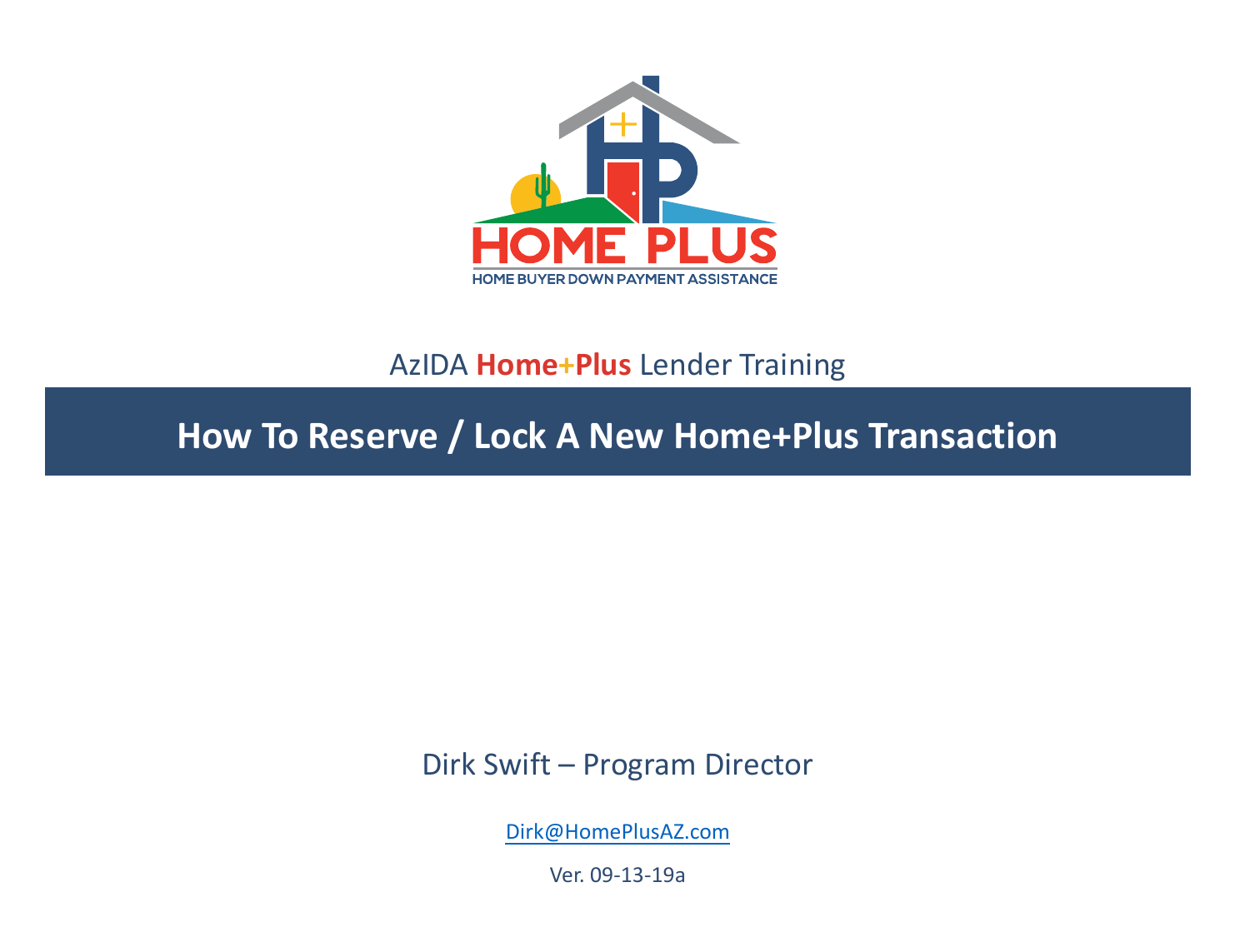# **AzIDA HOME+PLUS**

How to Reserve and lock a new HOME+PLUS transaction

While training is not a "mandatory"requirement for a lending professional (originator, processor, underwriter, post-closer, etc.), it is strongly recommended.

There are a series of 9 on-demand training sessions, each focusing on a specific element of the program, product, and, or process.

- The **HOME+PLUS** reservation system **(HTS/Emphasys-Lender Online)** is a "lender-only" system in which system credentials are required. Users do NOT need to take mandatory training to receive credentials, your internal management team simply assigns them.
- If you do not know who within your organization has master credentials to the Lender-Online reservation system, please contact Dirk Swift.
- Please know for security purposes, if a user does not access the Lender-Online system within a 30-day period, their user credentials become inactive. In addition, if you change employers, your **HOME+PLUS** system credentials cannot be transferred to another lender.

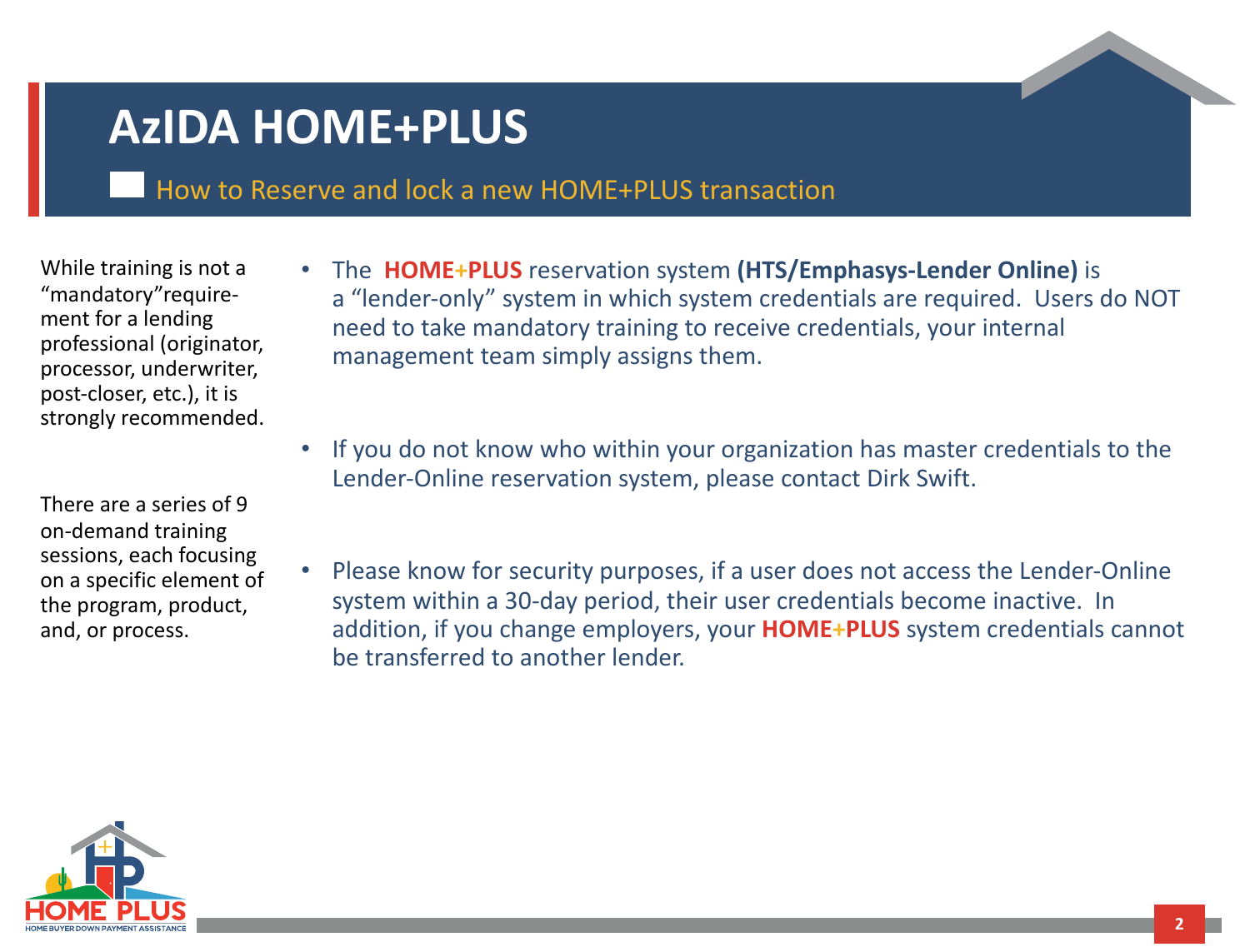#### • HOME+PLUS Lender-Online System Link: [https://lenders.housing.az.gov](https://lenders.housing.az.gov/)

|                                                                                                                                                                                                                                                                      | <b>HOME PLUS</b><br>HOME BUYER DOWN PAYMENT ASSISTANCE                                                                                                                                                                                               |
|----------------------------------------------------------------------------------------------------------------------------------------------------------------------------------------------------------------------------------------------------------------------|------------------------------------------------------------------------------------------------------------------------------------------------------------------------------------------------------------------------------------------------------|
| How to Start?                                                                                                                                                                                                                                                        | <b>System Login</b>                                                                                                                                                                                                                                  |
| Please enter your user name and<br>password, then click on the<br>"Login" button.<br><b>Notes:</b><br>The user name and password<br>fields are case sensitive.<br>If you forgot your personal<br>account information please<br>contact your system<br>administrator. | INVALID User Name/Password. Please try again.<br>If you have forgotten your username or password, please contact the LOL Administrator within your organization.[ERR003]<br>*User Name<br><b>DSwift</b><br>*Password<br><br>Login                    |
|                                                                                                                                                                                                                                                                      | Powered by <a> <b>CODET EXECUTE:</b><br/> Powered by <a> <b>CODET EXECUTE:</b><a> POWERED POWERS<br/>POWERED SOFTIME SPIN ENDINGLYS CODET FOR SOFTIME SOFTIME SPIN ENDINGLY CONTINUES<br/> THE SOFTIME SOFTIME SPIN ENDINGLY CONTINUES I</a></a></a> |

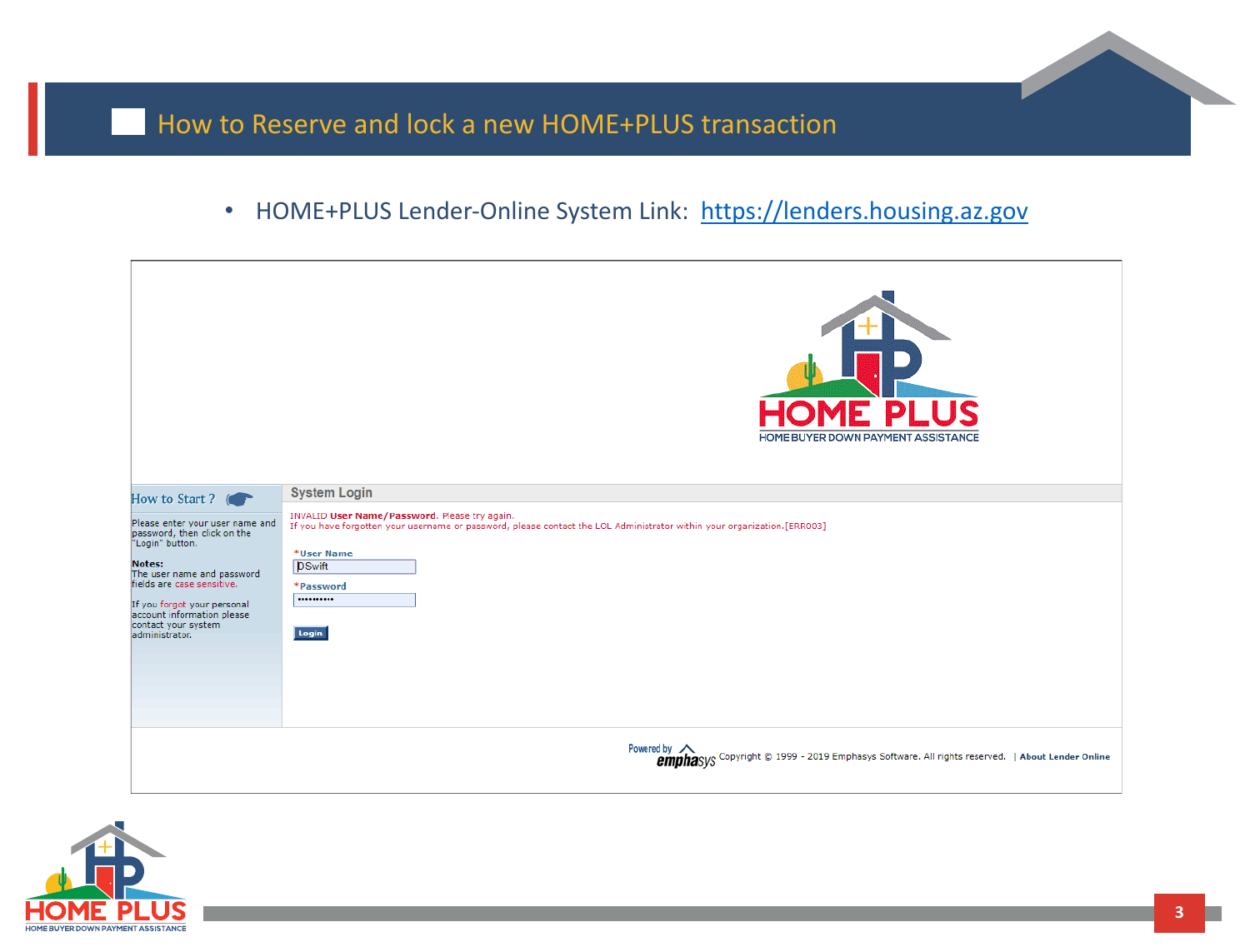• Once logged into the system, click the "New Reservation" tab.



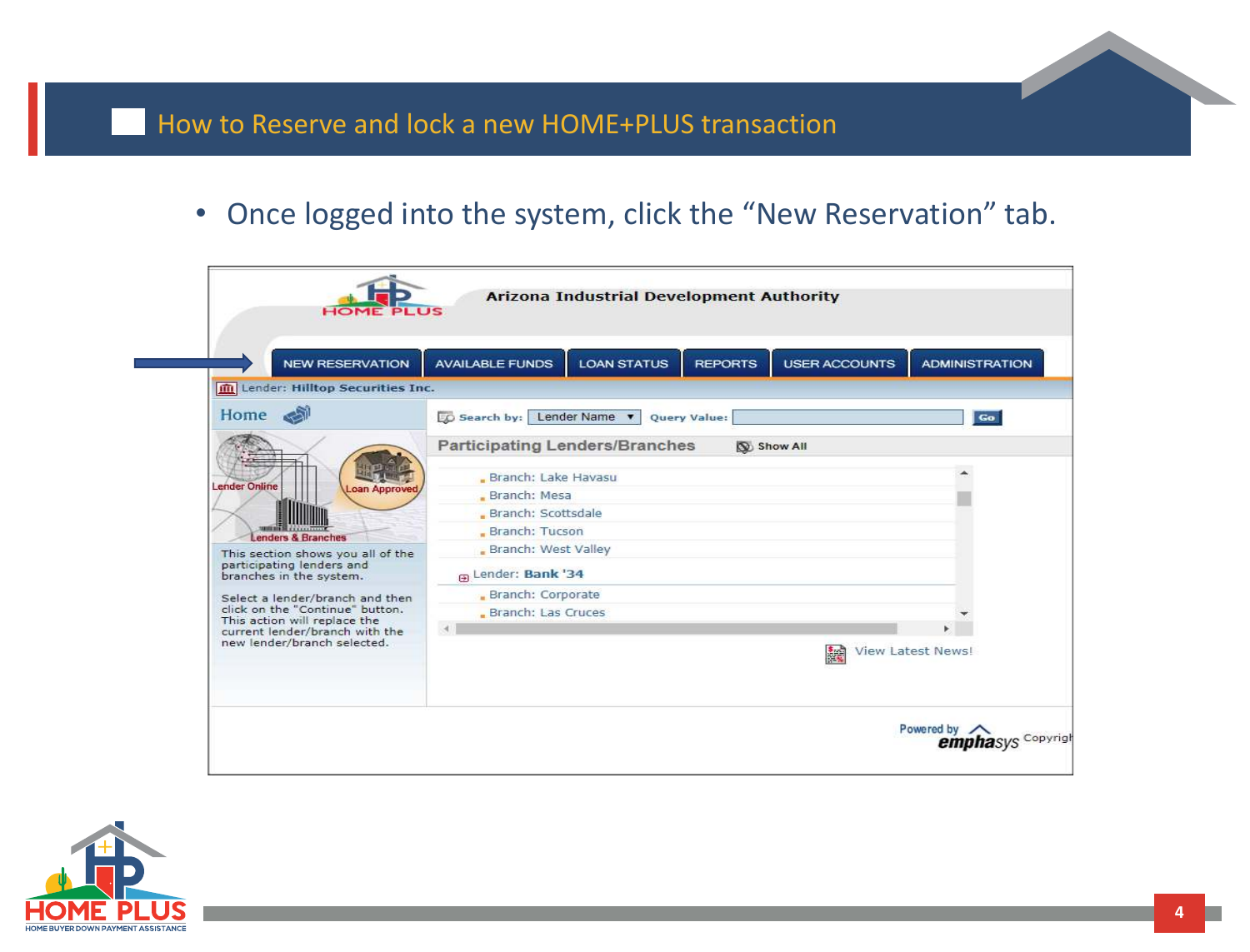• Once on the New Reservation tab, click the mortgage type you need.



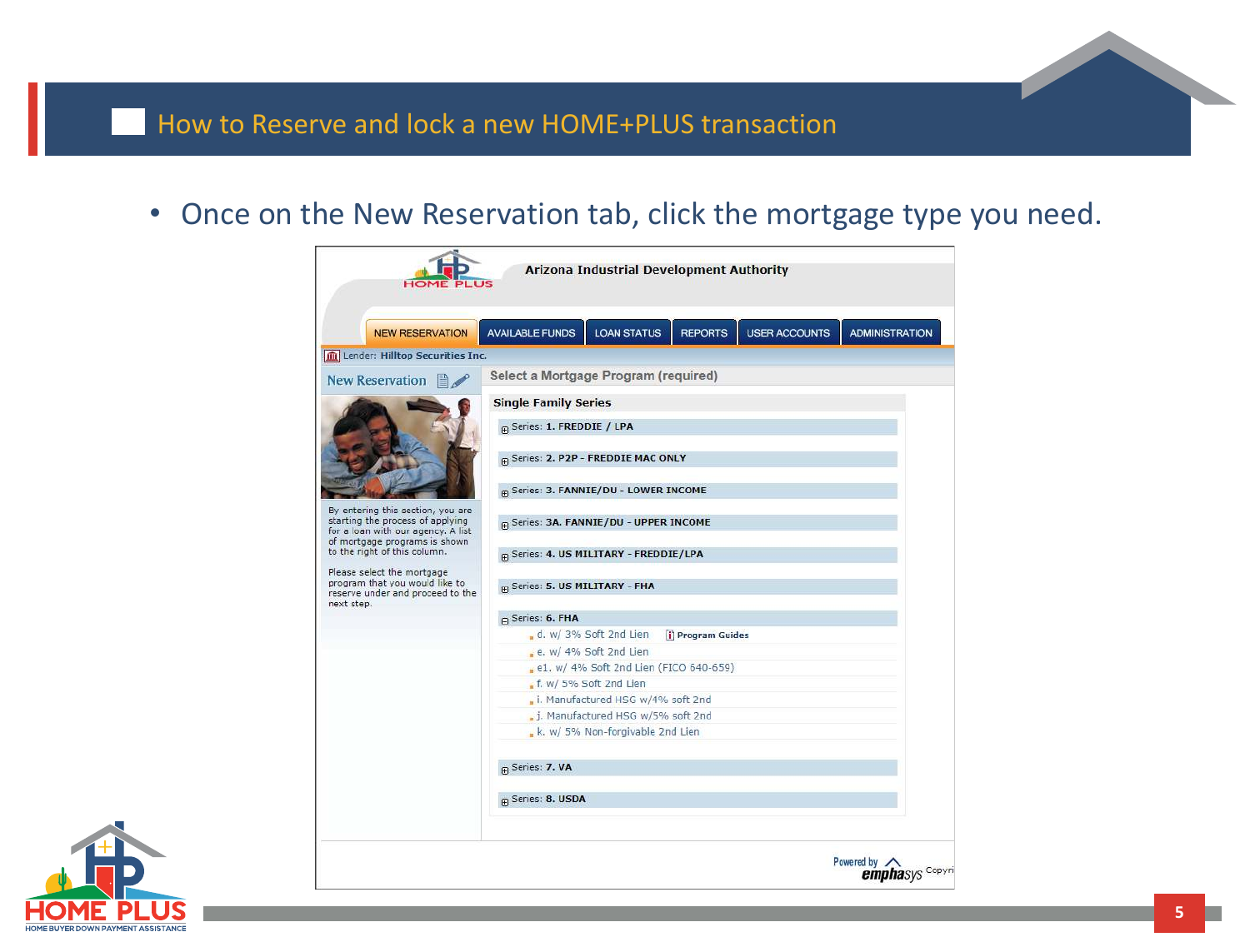• Then simply click the DPA option. For this example we will use the FHA with 4% DPA.

| <b>HOME</b>                                   | <b>Arizona Industrial Development Authority</b> |                                        |                            |      |                              |
|-----------------------------------------------|-------------------------------------------------|----------------------------------------|----------------------------|------|------------------------------|
|                                               |                                                 |                                        |                            |      |                              |
|                                               |                                                 |                                        |                            |      |                              |
| <b>NEW RESERVATION</b>                        | <b>AVAILABLE FUNDS</b><br><b>LOAN STATUS</b>    | <b>USER ACCOUNTS</b><br><b>REPORTS</b> | <b>ADMINISTRATION</b>      |      |                              |
| m Lender: Hilltop Securities Inc.             |                                                 |                                        |                            |      |                              |
| U<br><b>New Reservation Form</b><br>Show Help | $\bullet$<br>電り<br>Hide Help<br>Import 1003     |                                        |                            |      |                              |
| <b>FIRST MORTGAGE</b>                         |                                                 |                                        |                            |      |                              |
|                                               | Program: 6. FHA - e. w/ 4% Soft 2nd Lien        |                                        |                            |      |                              |
|                                               | *Loan Type:<br>$\pmb{\mathrm{v}}$               |                                        | <b>SO</b><br>*Loan Amount: |      |                              |
|                                               | *Estimated Closing Date:                        |                                        |                            |      | DO/DU Case                   |
|                                               | Sale Contract Date                              |                                        |                            |      |                              |
|                                               |                                                 |                                        |                            |      |                              |
| <b>SECOND MORTGAGE</b>                        |                                                 |                                        |                            |      |                              |
| Program: 4% Forgivable Soft 2nd Lien          |                                                 |                                        |                            |      |                              |
| Loan Type: 2nd Lien                           |                                                 | *Loan Amount:                          | Term: 036 v months         |      |                              |
| <b>BORROWER</b>                               |                                                 |                                        |                            |      |                              |
| *First Name:                                  |                                                 | Middle Name:                           |                            |      | *Last Name:                  |
| *Soc. Sec. No:                                |                                                 | Date of Birth:                         |                            |      | Age:                         |
| *Sex:                                         | $\pmb{\mathrm{v}}$                              | *Ethnicity:                            | $\blacktriangledown$       |      |                              |
| *Marital Status:                              | $\pmb{\mathrm{v}}$                              | Occupation:                            | $\pmb{\mathrm{v}}$         |      |                              |
| *Credit Score:                                |                                                 | HBE Certificate #:                     |                            |      | <b>HBE Certificate Date:</b> |
| <b>Email Address:</b>                         |                                                 |                                        |                            |      |                              |
|                                               |                                                 |                                        |                            |      |                              |
| <b>CURRENT ADDRESS</b>                        |                                                 |                                        |                            |      |                              |
| Street:                                       |                                                 |                                        |                            |      |                              |
|                                               |                                                 |                                        |                            |      |                              |
| State:                                        | $\pmb{\mathrm{v}}$                              |                                        |                            | Zip: |                              |
|                                               |                                                 |                                        |                            |      |                              |
| Home Phone:                                   |                                                 |                                        | <b>Business Phone:</b>     |      |                              |
|                                               |                                                 |                                        |                            |      |                              |
| Check if CO-BORROWER #1                       |                                                 |                                        |                            |      |                              |
| Check if CO BOBBOWED #3                       |                                                 |                                        |                            |      |                              |

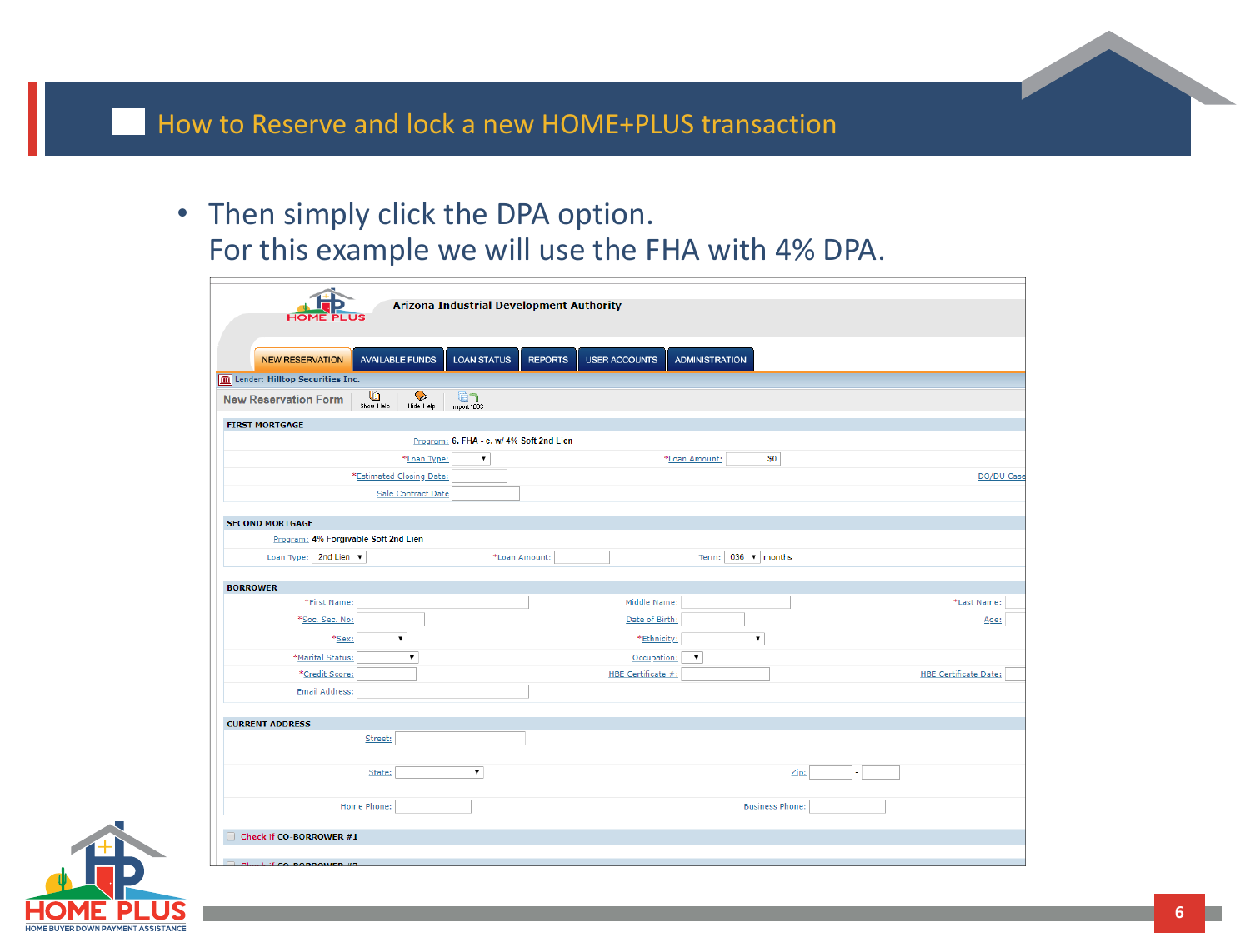• You have the option of importing a FNMA 3.2 file **or**



• The option of keystroking in each of the required data points – identified with red "**\***"



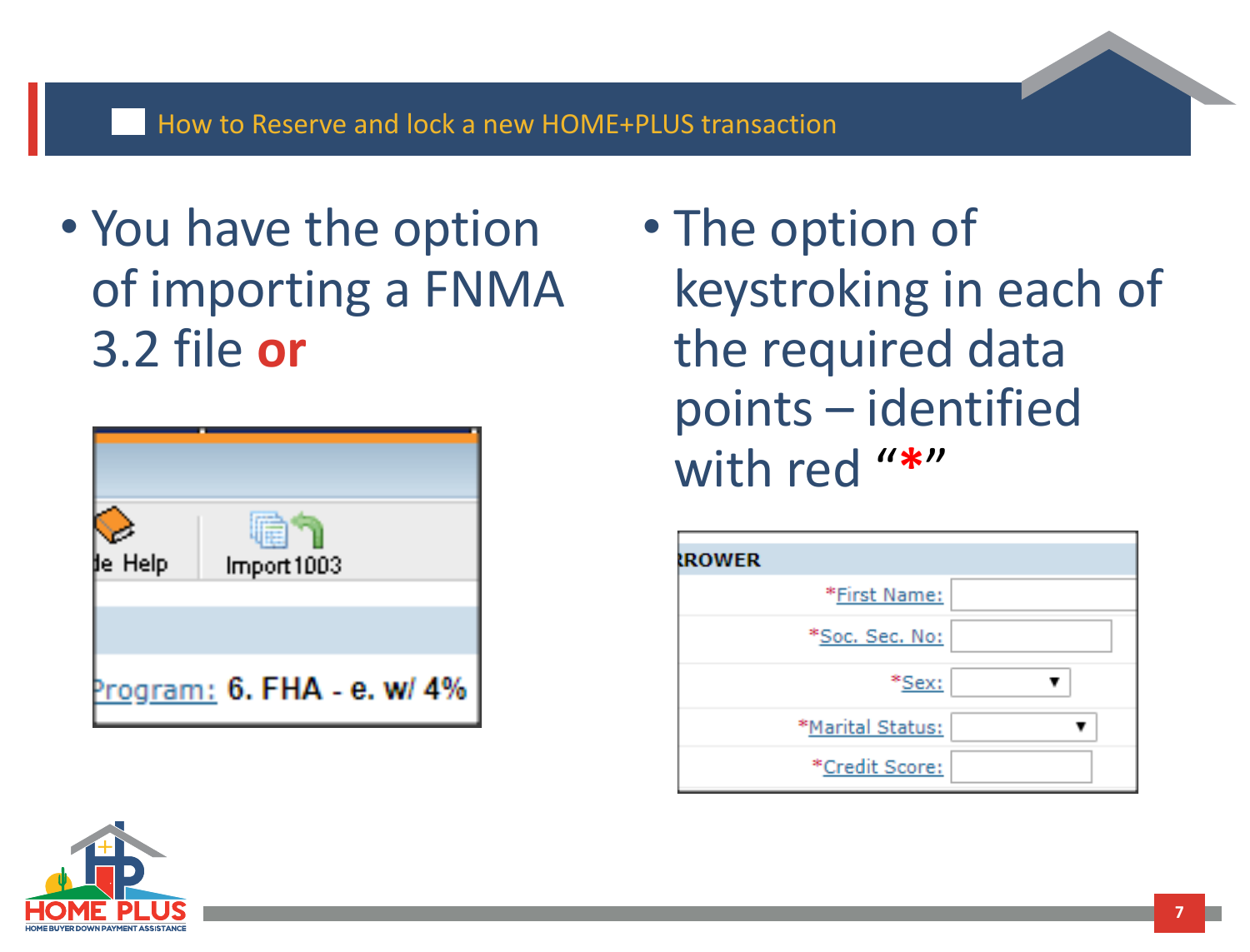### • Once complete, click the "SUBMIT" button at the bottom of the page.

| Officer:        | Loan Processor:                                                                                         |
|-----------------|---------------------------------------------------------------------------------------------------------|
| First, I):      | Other Loan Processor (Last, First, I):                                                                  |
| <b>IMLS ID:</b> |                                                                                                         |
| : Person:       | Transcriptor: Swift, Dirk                                                                               |
|                 | <b>SUBMIT</b>                                                                                           |
|                 | Powered by Andrew Copyright © 1999 - 2019 Emphasys Software. All rights reserved.   About Lender Online |

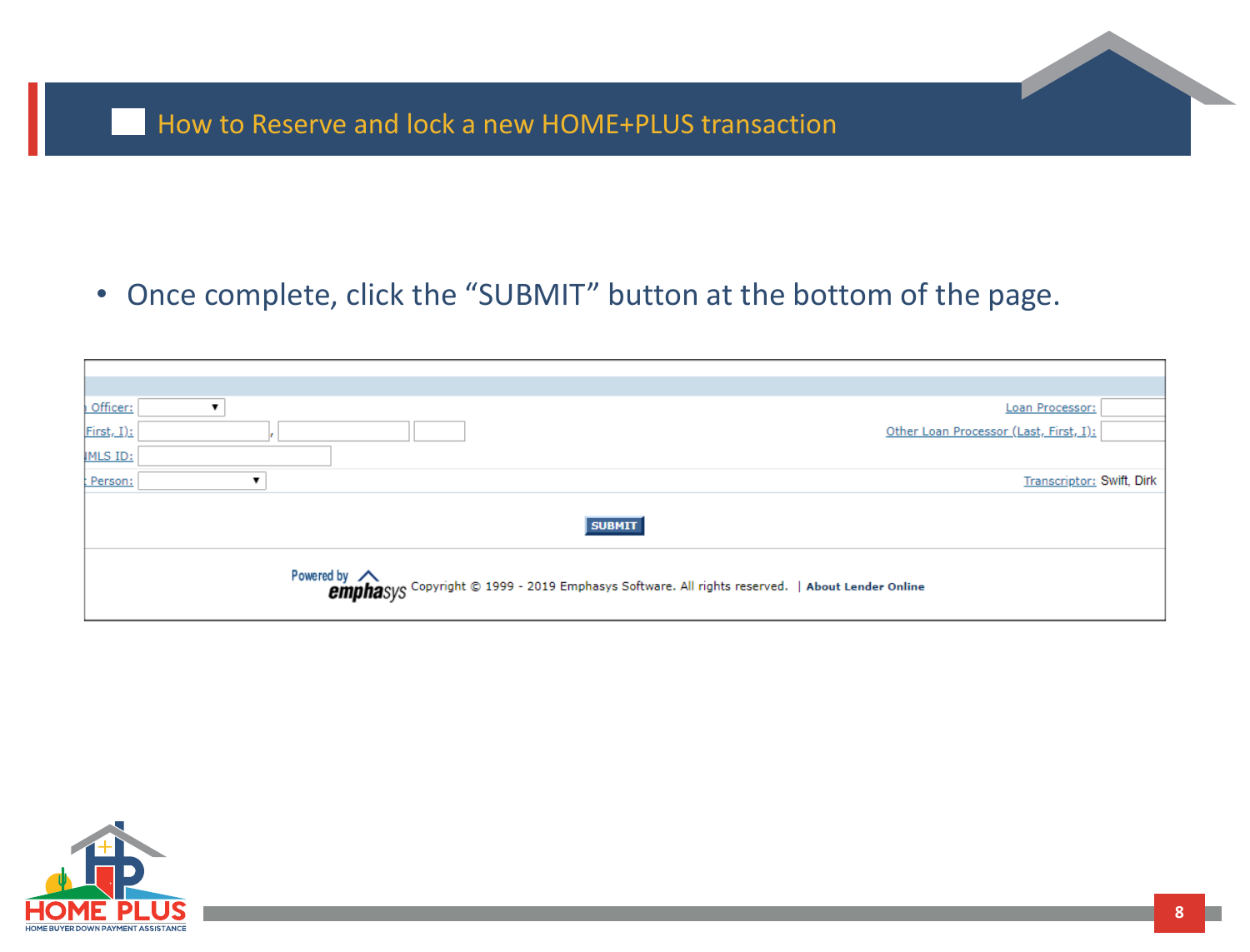• Upon successful completion, the system will generate a "Reservation Accepted" confirmation that can be saved, printed, and or re-generated.



• If in the future you need another Reservation Accepted confirmation, simply click the "Reprint" Icon